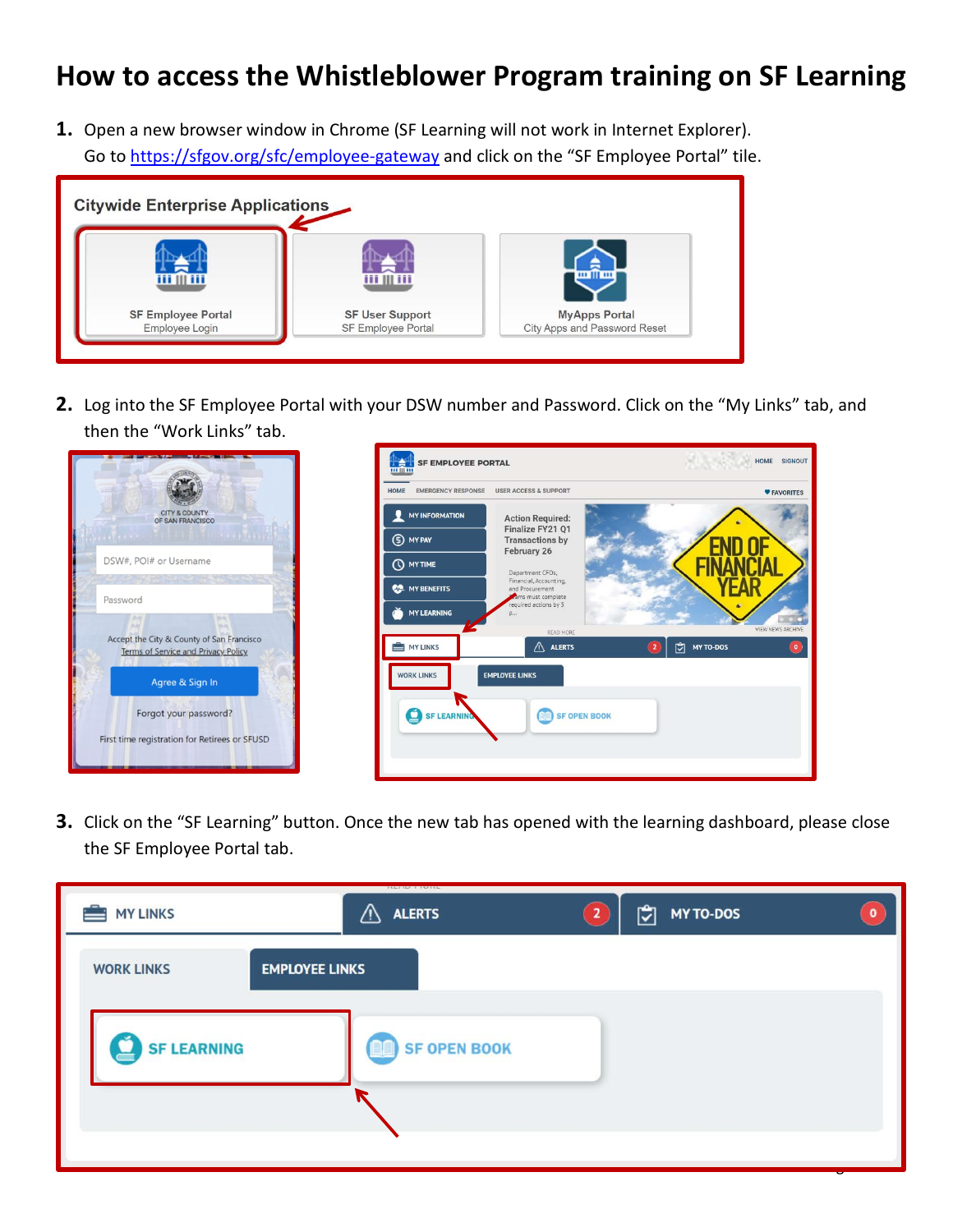**4.** On the SF Learning dashboard, click on "My Learning". Any classes that you are already registered for can be found in the "My Learning" section.



**5.** In the "My Learning" section, you should see the "Whistleblower Program" training under this tab. To begin, click "Launch". You should be in the "Current Learning" section.

| Ő<br><b>SF LEARNING</b>       |                                   |  |  |   |                |
|-------------------------------|-----------------------------------|--|--|---|----------------|
| <b>&lt; Learning</b>          | <b>My Learning</b>                |  |  | ፡ | $^{\circledR}$ |
| Planned<br>History<br>Current |                                   |  |  |   |                |
| <b>Current Learning</b>       |                                   |  |  |   |                |
| 囲<br>G<br>$\mathbb{F}$        |                                   |  |  |   |                |
| <b>Whistleblower Program</b>  | <b>Return to Work</b>             |  |  |   |                |
| <b>Web-based Training</b>     | <b>Web-based Training</b>         |  |  |   |                |
| $\blacksquare$ In-Progress    | $\blacktriangleright$ In-Progress |  |  |   |                |
| $\mathbf{u}$                  |                                   |  |  |   |                |
| Launch Drop                   | Launch   Drop                     |  |  |   |                |
|                               |                                   |  |  |   |                |

**6.** If you DO NOT see the Whistleblower Program training in "My Learning", click on the magnifying glass to search. Type in "Whistleblower Program", scroll through the available courses, and then click "Launch".

| K<br><b>SF LEARNING</b> |                    |                                          |   |                |  |   |
|-------------------------|--------------------|------------------------------------------|---|----------------|--|---|
| ▼ Learning              |                    |                                          | п |                |  | ◉ |
|                         |                    | Whistleblower Program<br>Learning $\sim$ |   | $\circledcirc$ |  |   |
| <b>Learning Catalog</b> | <b>My Learning</b> | $\bullet$<br><b>User Support</b>         |   |                |  |   |